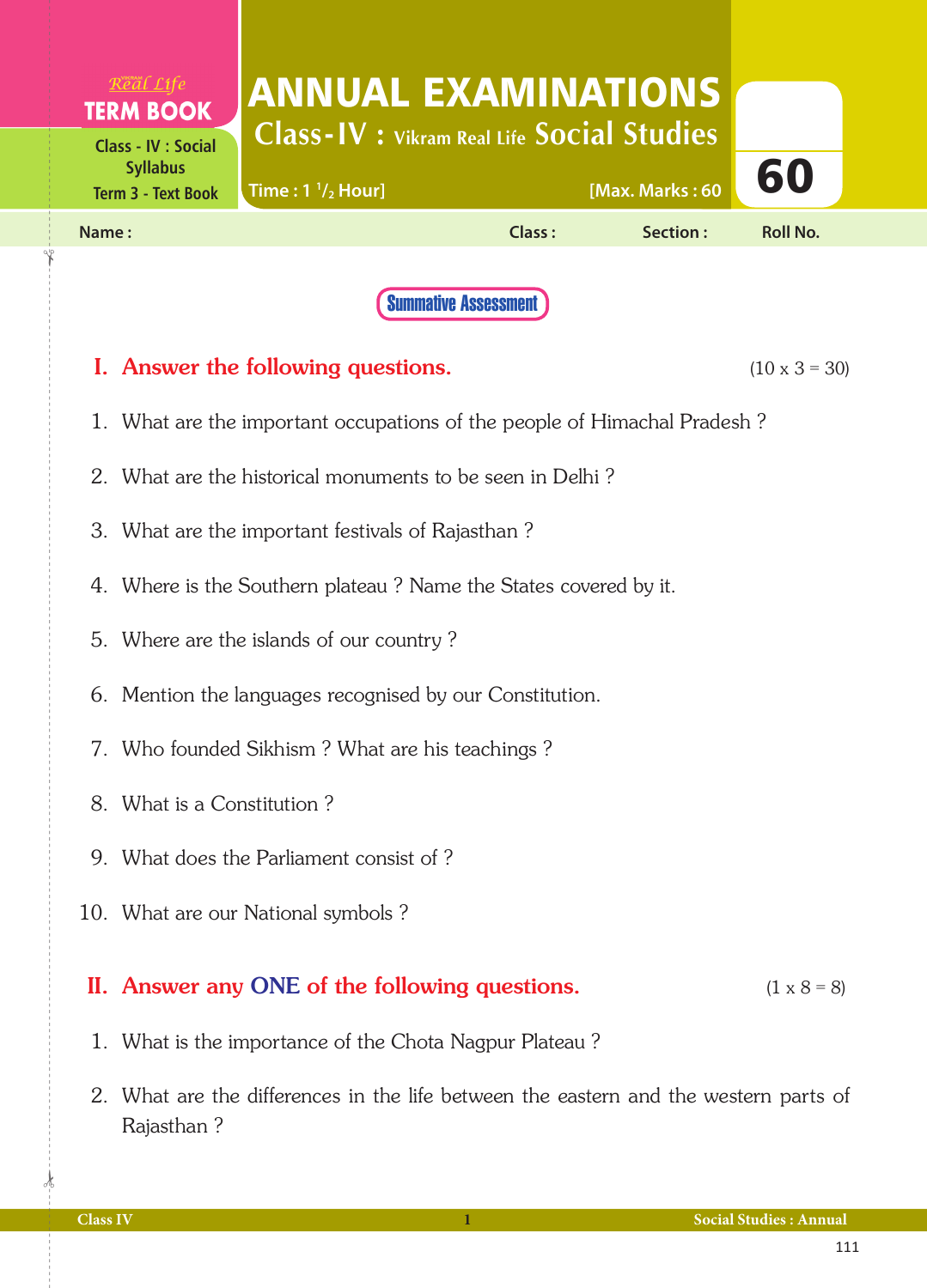| III. Answer any ONE of the following questions.                     |                                                             |  | $(1 \times 8 = 8)$ |                    |
|---------------------------------------------------------------------|-------------------------------------------------------------|--|--------------------|--------------------|
| 1. What are the important varieties of fruits grown in Maharashtra? |                                                             |  |                    |                    |
|                                                                     | 2. Describe our National Emblem.                            |  |                    |                    |
|                                                                     | IV. Answer any ONE of the following questions.              |  |                    | $(1 \times 8 = 8)$ |
| 1. What are the fundamental Rights and Duties?                      |                                                             |  |                    |                    |
| 2. Why did Krishnadevaraya become great?                            |                                                             |  |                    |                    |
| V. Answer any ONE of the following questions.                       |                                                             |  |                    |                    |
| 1. On an outline map of India, locate the following places.         |                                                             |  |                    |                    |
| 1. Kandla                                                           | 2. Ajmer                                                    |  | 3. Patna           |                    |
|                                                                     | 4, Bhopal 5. Pondicherry<br>6. Gwalior                      |  |                    |                    |
|                                                                     | 2. On an outline map of India, locate the following places. |  |                    |                    |
| $1.$ Goa                                                            | 2. Thiruvananthapuram 3. Chennai                            |  |                    |                    |
|                                                                     | 4. Lucknow 5. Ahmedabad                                     |  | 6. Jaipur          |                    |

✫ ✫ ✫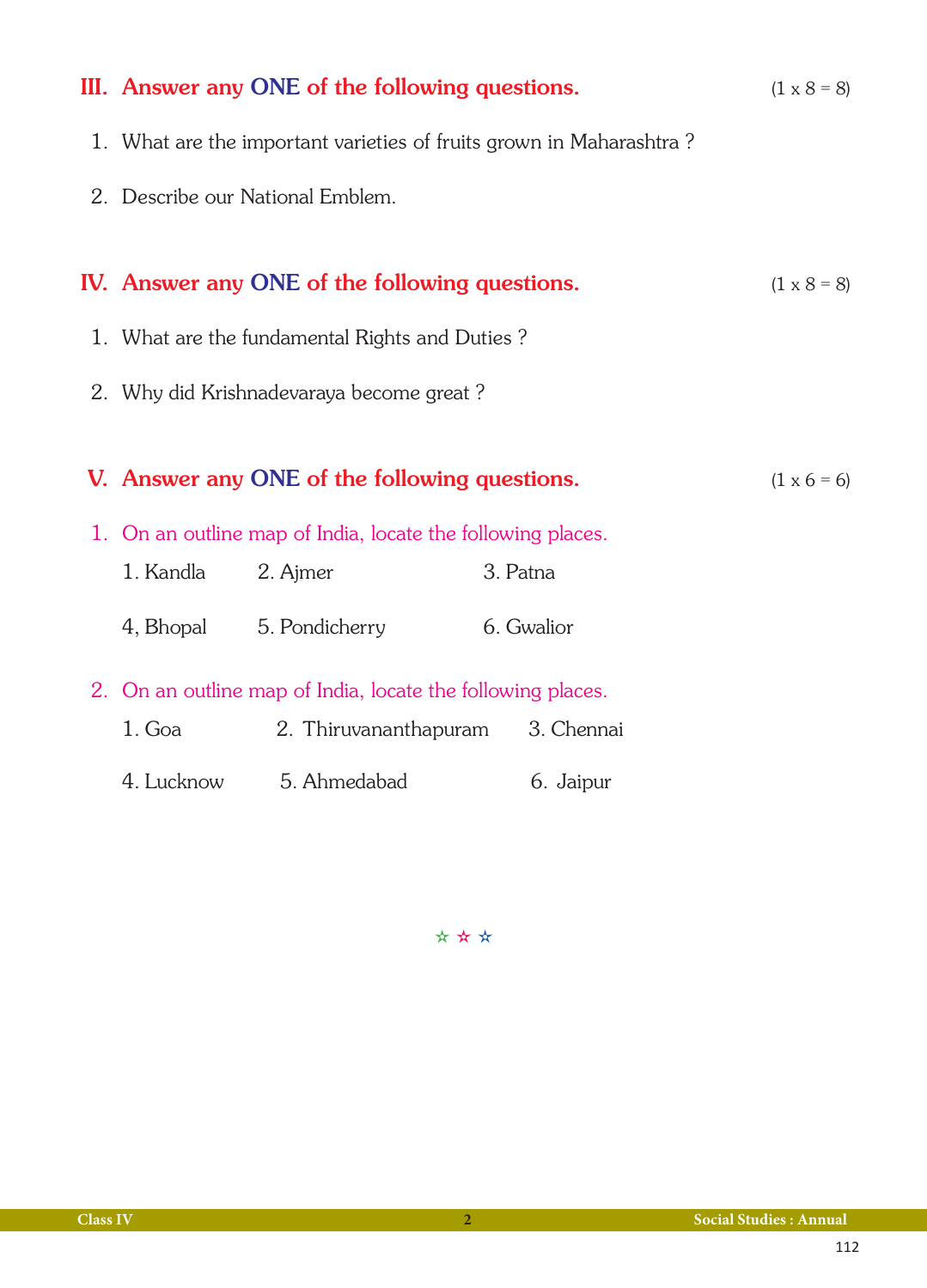|       | $R$ <sup>org</sup> al Life<br><b>TERM BOOK</b>                             | <b>ANNUAL EXAMINATIONS</b>                                          |               |                    |                      |  |  |  |  |
|-------|----------------------------------------------------------------------------|---------------------------------------------------------------------|---------------|--------------------|----------------------|--|--|--|--|
|       | <b>Class - IV : Social</b><br><b>Syllabus</b><br><b>Term 3 - Text Book</b> | <b>Class-IV : Vikram Real Life Social Studies</b><br>Time: 1 Hour]  |               | [Max. Marks: 40    | 40                   |  |  |  |  |
| Name: |                                                                            |                                                                     | <b>Class:</b> | Section:           | <b>Roll No.</b>      |  |  |  |  |
|       | <b>Formative Assessment</b>                                                |                                                                     |               |                    |                      |  |  |  |  |
| L.    |                                                                            | Choose the correct answer.                                          |               |                    | $(10 \times 1 = 10)$ |  |  |  |  |
|       | a) Manipur                                                                 | 1. The capital city of Nagaland is<br>b) Chennai                    |               | c) Kohima          |                      |  |  |  |  |
|       | a) Karnataka                                                               | 2. Hindi is the principal language spoken in<br>b) Tamil Nadu       |               | c) Haryana         | $\mathcal{E}$        |  |  |  |  |
|       | 3. Jaipur is the capital city of<br>a) Rajasthan                           | b) Uttaranchal                                                      |               | c) Maharashtra     |                      |  |  |  |  |
|       | a) Maharashtra                                                             | 4. Chhath is the popular festival in<br>b) Bihar                    |               | c) Andhra Pradesh  |                      |  |  |  |  |
|       | a) Rajasthan                                                               | 5. Chatrapathi Sivaji International Airport is in<br>b) Maharashtra |               | c) Andhra Pradesh  |                      |  |  |  |  |
|       | 6. Ghumar is a folk dance in<br>a) Himachal Pradesh                        | b) Rajasthan                                                        |               | c) Jammu & Kashmir |                      |  |  |  |  |
| 7.    | India gate is found in<br>a) Chennai                                       | b) Delhi                                                            |               | c) Mumbai          |                      |  |  |  |  |
|       | a) New Delhi                                                               | 8. Supreme Court is located in<br>b) Calcutta                       |               | c) Hyderabad       |                      |  |  |  |  |
|       | a) Prime Minister                                                          | 9. The Judges in the High Court are appointed by the<br>b) Governor |               | c) President       |                      |  |  |  |  |
|       | a) Rabindranath Tagore                                                     | 10. Our National Anthem was written by                              |               |                    |                      |  |  |  |  |
|       |                                                                            | b) Bankim Chandra Chatterjee                                        |               | c) Mahmad ekbal    |                      |  |  |  |  |
|       | II. Fill in the blanks.                                                    |                                                                     |               |                    | $(10 \times 1 = 10)$ |  |  |  |  |
| 1.    |                                                                            | is formed in the middle band of our National Flag.                  |               |                    |                      |  |  |  |  |
| 2.    |                                                                            | is described as the "Scotland of the east."                         |               |                    |                      |  |  |  |  |
| 3.    |                                                                            | <u>________________________</u> is our National Language.           |               |                    |                      |  |  |  |  |

✁

✁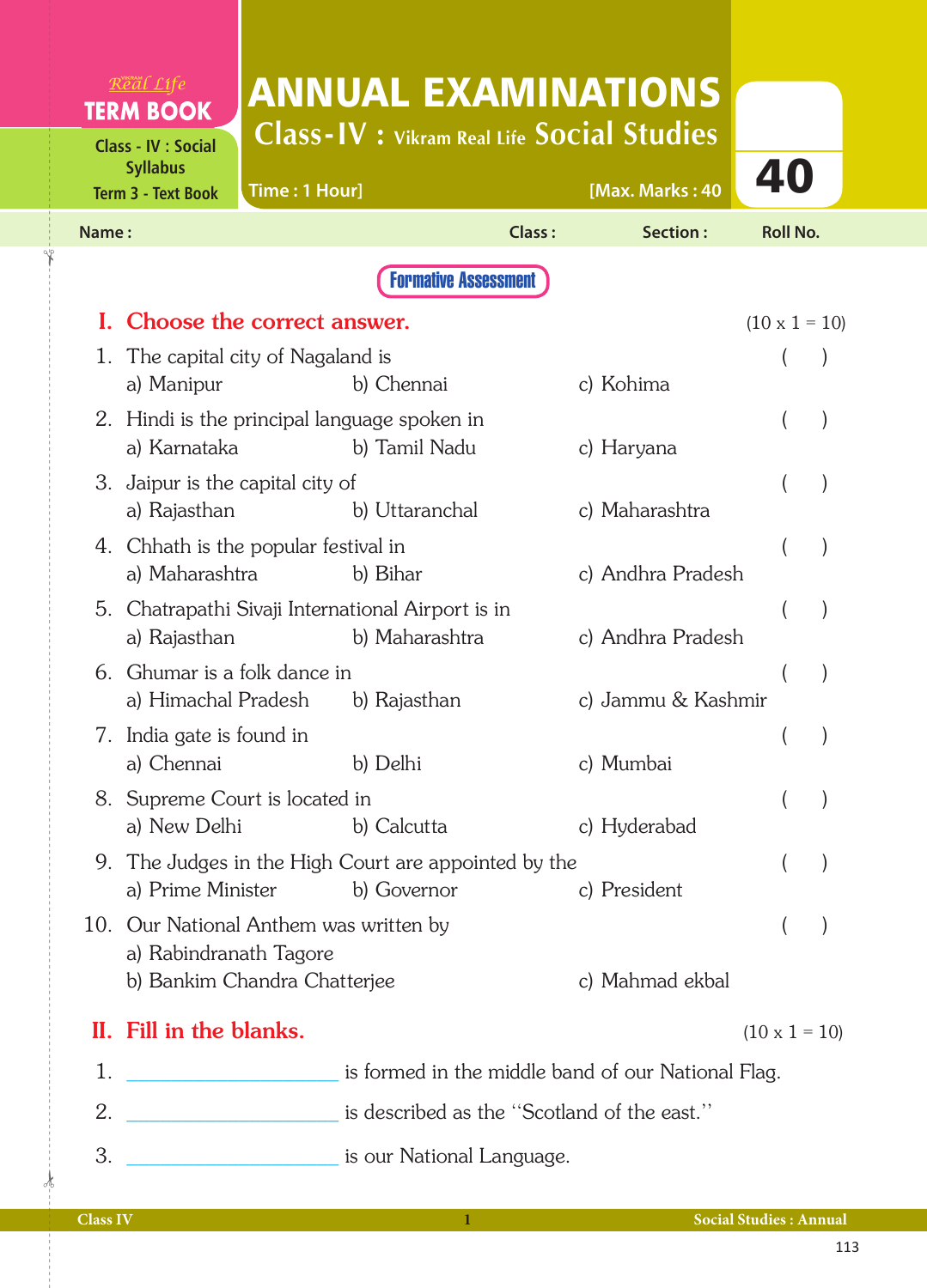| 4. | is known as the Queen of the Arabian Sea.                            |             |       |  |                     |                      |
|----|----------------------------------------------------------------------|-------------|-------|--|---------------------|----------------------|
| 5. |                                                                      |             |       |  |                     |                      |
| 6. | is known as the Heaven on the Earth.                                 |             |       |  |                     |                      |
| 7. | Kurukshetra is in the state of _______________________.              |             |       |  |                     |                      |
| 8. | <u>Example 2014</u> is known as the Pink City.                       |             |       |  |                     |                      |
|    | 9. Amuktamalyada was written by ____________________________.        |             |       |  |                     |                      |
|    | 10. The Kailasanath temple is at ___________________________.        |             |       |  |                     |                      |
|    | III. Write 'True' or 'False'.                                        |             |       |  |                     | $(10 \times 1 = 10)$ |
|    | 1. Sir Syed Ahmad Khan criticised the Hindu religion.                |             |       |  |                     |                      |
| 2. | C.V. Raman won the Nobel Prize in Physics.                           |             |       |  |                     |                      |
| 3. | The Upper House in the State Legislature is the Legislative Council. |             |       |  |                     |                      |
|    | 4. Railways and Posts and telegraphs are under the control of        |             |       |  |                     |                      |
|    | the State Governments.                                               |             |       |  |                     |                      |
|    | 5. The Wular Lake is in Kashmir.                                     |             |       |  |                     |                      |
| 6. | Jaipur is known as the Green city.                                   |             |       |  |                     |                      |
| 7. | The Mahanadi flows through Karnataka.                                |             |       |  |                     |                      |
| 8. | Our National Emblem is found on all government documents.            |             |       |  |                     |                      |
| 9. | Charaka was an astronomer.                                           |             |       |  |                     |                      |
|    | 10. Chhath is the most popular festival in Assam.                    |             |       |  |                     |                      |
|    | <b>IV.</b> Match the following.                                      |             |       |  |                     | $(5 \times 1 = 5)$   |
|    |                                                                      | $Group - A$ |       |  |                     |                      |
|    | 1. Urs                                                               |             |       |  | a) Harvest Festival |                      |
| 2. | Indore                                                               |             |       |  | b) Malwa Plateau    |                      |
| 3. | Chota Nagpur Plateau                                                 |             |       |  | c) Nomads           |                      |
| 4. | Gaudilyi Luhar                                                       |             |       |  | d) Rhur             |                      |
| 5. | Gangaur                                                              |             |       |  | e) Ajmer            |                      |
|    |                                                                      | $Group - B$ |       |  |                     | $(5 \times 1 = 5)$   |
| 1. | Raja Ram Mohan Roy                                                   |             |       |  | a) Amuktamalyada    |                      |
| 2. | Tansen                                                               |             |       |  | b) Musician         |                      |
| 3. | Adi Grandh                                                           |             |       |  | c) Parsis           |                      |
| 4. | Srikrishnadevaraya                                                   |             |       |  | d) Brahma Samaj     |                      |
|    | 5. Zend Avesta                                                       |             |       |  | e) Sikhs            |                      |
|    |                                                                      |             | * * * |  |                     |                      |